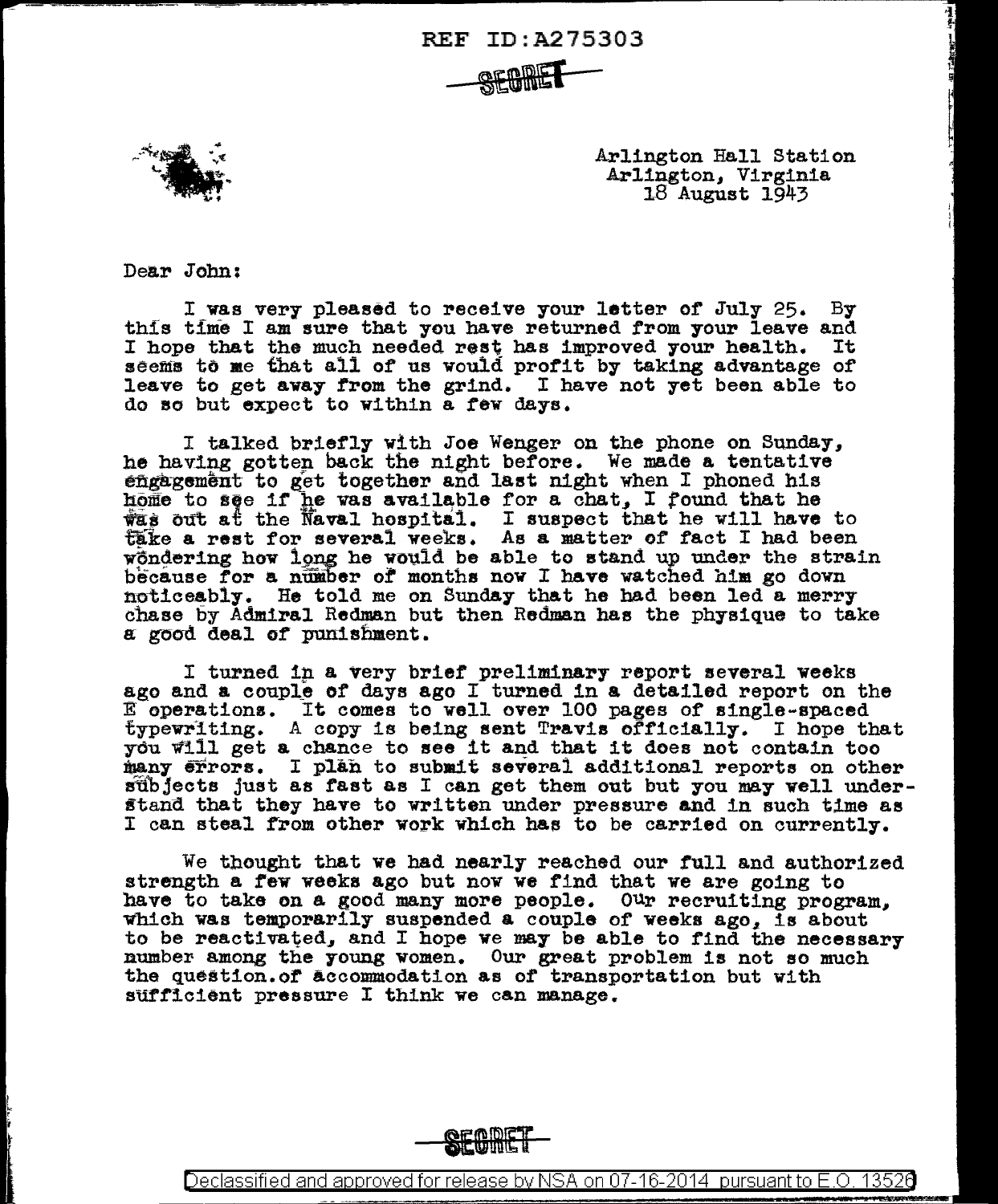I was very much interested in your notes regarding the Japanese problem especially in the question of solution when the basic book is unknown and the indicating syatem impregnable. We are soon going to undertake some studies of a theoretical nature using newly developed RAM devices of the nature of those 7ou aav at the Navy. I think the matter will resolve itself into one of high speed location of distributed coincidences. We shall, of course, keep in close touch with you.

Our luck on the current Japanese codes seems to be holding up. I do not want to pat myself on the back, but three years ago I contended that the Japanese simply would not be able to keep up with their fancy indicator system and that the system as a whole must break down sooner or later. No doubt you have already been apprized of the recent discoveries in the case er 7890. I do not think that the Japanese will be able to tighten up; on the contrary, I think it will get progressively easier. I am really hoping that we will be able to do in the case of the operations what has been done at BP on E operations, in respect to speed and practical results.

I shall be extremely interested in the results of your ~xperiment vith 3'66 on new lines. Please let me hear from you the minute you have anything to report.

Colonel Corderman, as you know, is planning to pay you a<br>visit next month. He has read my E report most attentively and says he is going to go over it two or three times so that he has a complete picture seen through my eyes. I hope that I will have several other reports out before he leaves. I think that he will be able to get more out or his visit that way.

I had quite a talk with Admiral Redman a few days ago after he returned. He was very enthusiastic about the show at BP and at all the other places he visited. Wenger also, in my brief telephone talk with him, expressed his great admiration for the scope and broad concept of things that he saw there. I am most anxious to talk over details with him.

You will recall that we discussed briefly the desirability of your paying us another visit this autumn. I am indeed convinced that these exchange visits are extremely beneficial and I wouJd like to **urge** that you do come shortly after Colonel Corderman returns. I think you know without my saying so how warm a welcome you would receive,

I see O'Connor very occasionally. He has not yet been able to get thoroughly settled in his new house, having had